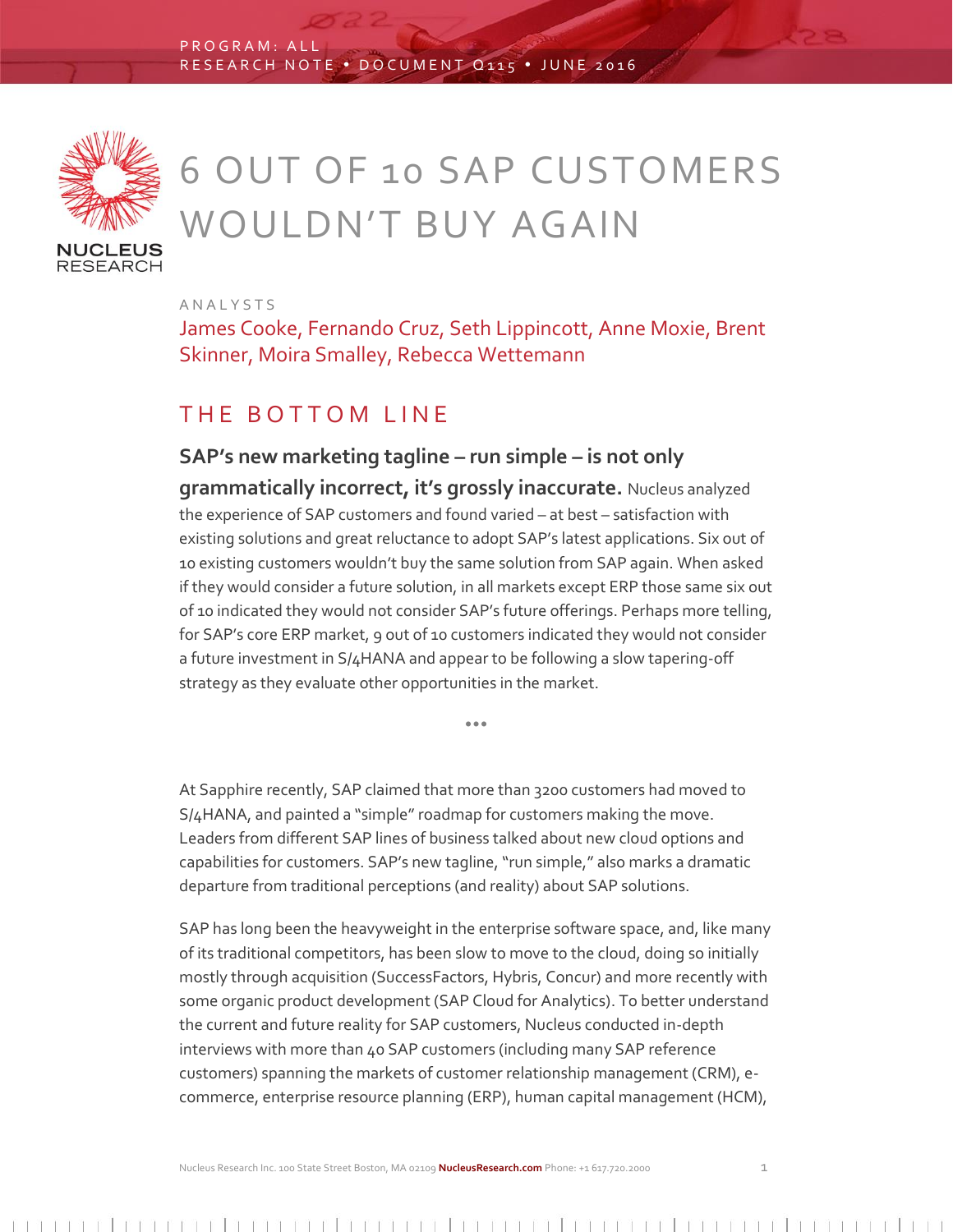collaboration, and analytics. We also analyzed the data from more than 200 customers that had evaluated SAP as a potential vendor over the past six months.

Based on this data, Nucleus gave SAP an average grade of D. Although there were some promising points in the portfolio, we found overall confusion about product direction, concerns about the disruption and risk posed by moving from existing legacy applications, and a history of challenges with actually making the software work, all of which continued to negatively impact customers' abilities to get value from SAP. Following is a more detailed analysis broken out by business area.

## ERP: SAP GETS A "C"

Based on analysis of current reference customers and others evaluating SAP, Nucleus gave it a "C" for ERP. Key data supporting that grade include:

- Eighty percent of reference customers reported experiencing significant technical problems during implementation and serious support issues when problems arose after go live.
- Nine out of 10 existing customers (eight of whom were SAP reference customers) expressed no interest in moving to S/4HANA.
- Of the last 45 ERP deals Nucleus has reviewed, SAP has been shortlisted in two but selected in none.

## **Nine out of 10 existing SAP ERP customers expressed no interest in moving to S/4HANA.**

Objectively, few customers of any ERP vendor expect their implementation to be a cakewalk. What is unusual about the SAP deployments is the amount of difficulty customers had with their implementing partners and the lack of support offered by SAP itself. Customers said:

- *"The first time we tried to deploy BusinessOne, it totally flopped."*
- *"SAP gets a B for support. Their partner gets D. There's no support. It seems like they get the account and then shove you under the rug."*
- *"If Boeing tried to build an airplane wing like that, it would never fly. After several failed attempts we had to demand that they all come to our office and fix it."*

Copyright © 2016 Nucleus Research, Inc. Reproduction in whole or in part without written permission is prohibited. 2 Nucleus Research is the leading provider of value-focused technology research and advice. **NucleusResearch.com**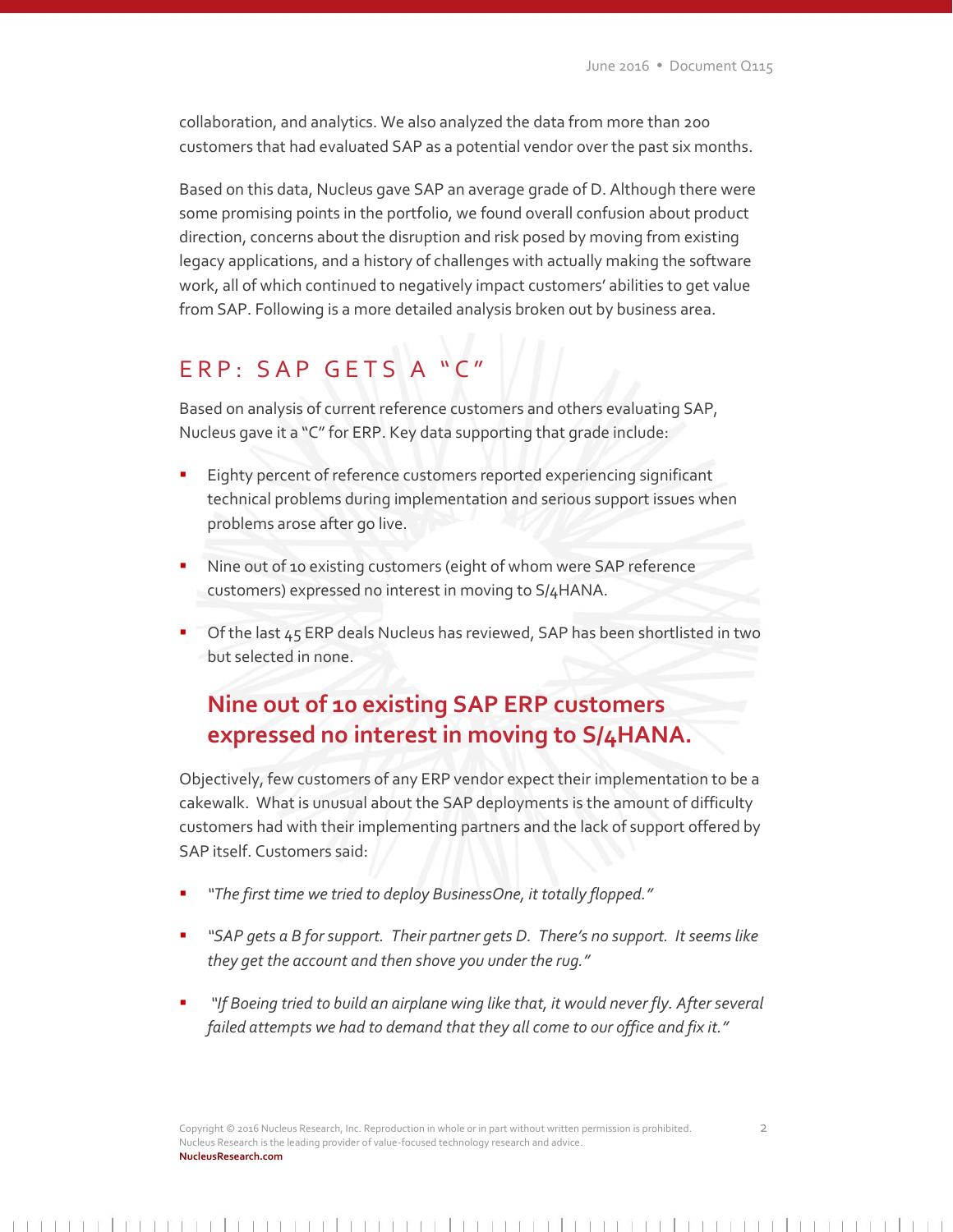As with the rest of the ERP market, SAP is focused on cloud. At Sapphire 2016, SAP executives discussed at length the upgrade path to S/4HANA and enhancements to HANA Cloud Platform applications. However, 9 out of 10 existing customers expressed no interest in upgrading. Even if customers said they planned to stick with SAP, that was due more to resignation and high sunk costs rather than an overwhelming positive experience:

- *"We joke that SAP means 'shut up and pay.' It is what it is."*
- *"Nothing you touch with SAP is an inexpensive project."*
- *"Overall the solution is clunky. But once you've thrown your lot in with SAP, it is too difficult to switch."*

This reinforces the issue that SAP has with existing ERP customers and S/4HANA. While SAP may successfully sell S/4HANA to its partners, customers with prior SAP ERP experience appear less interested in what they fear will be a complex and painful transition.

All this considered, the majority of existing on-premise SAP ERP customers that actually reach production are eventually satisfied with the solution. However, most experienced difficulties in getting their ERP system operational and correcting issues after going live, making them reluctant to undertake the process again. For as much as SAP's messaging has been about simplifying and streamlining the move to S/4HANA, the vast majority of adopters to date have been either greenfield or SAP partners. Existing SAP ERP customers remain skeptical.

#### CRM: SAP GETS A "D"

Nucleus gave SAP's current CRM business and capabilities a "D." Although SAP has had an on-premise CRM offering for some time, it was slow to offer a cloud-based CRM option, and, understandably, has relatively few reference customers to speak of. However, in our analysis of the few reference customers actually using SAP Cloud for Sales or Cloud for Marketing, Nucleus found that SAP continues to fall behind. Key data supporting the grade of D include:

 One in four SAP Cloud for Sales reference customers have either moved off the solution or would consider doing so. Additionally, Nucleus has independently identified 9 SAP CRM customers (2 of whom are SAP partners) who have recently moved from some version of SAP CRM to a competitor.

Copyright © 2016 Nucleus Research, Inc. Reproduction in whole or in part without written permission is prohibited. 3 Nucleus Research is the leading provider of value-focused technology research and advice. **NucleusResearch.com**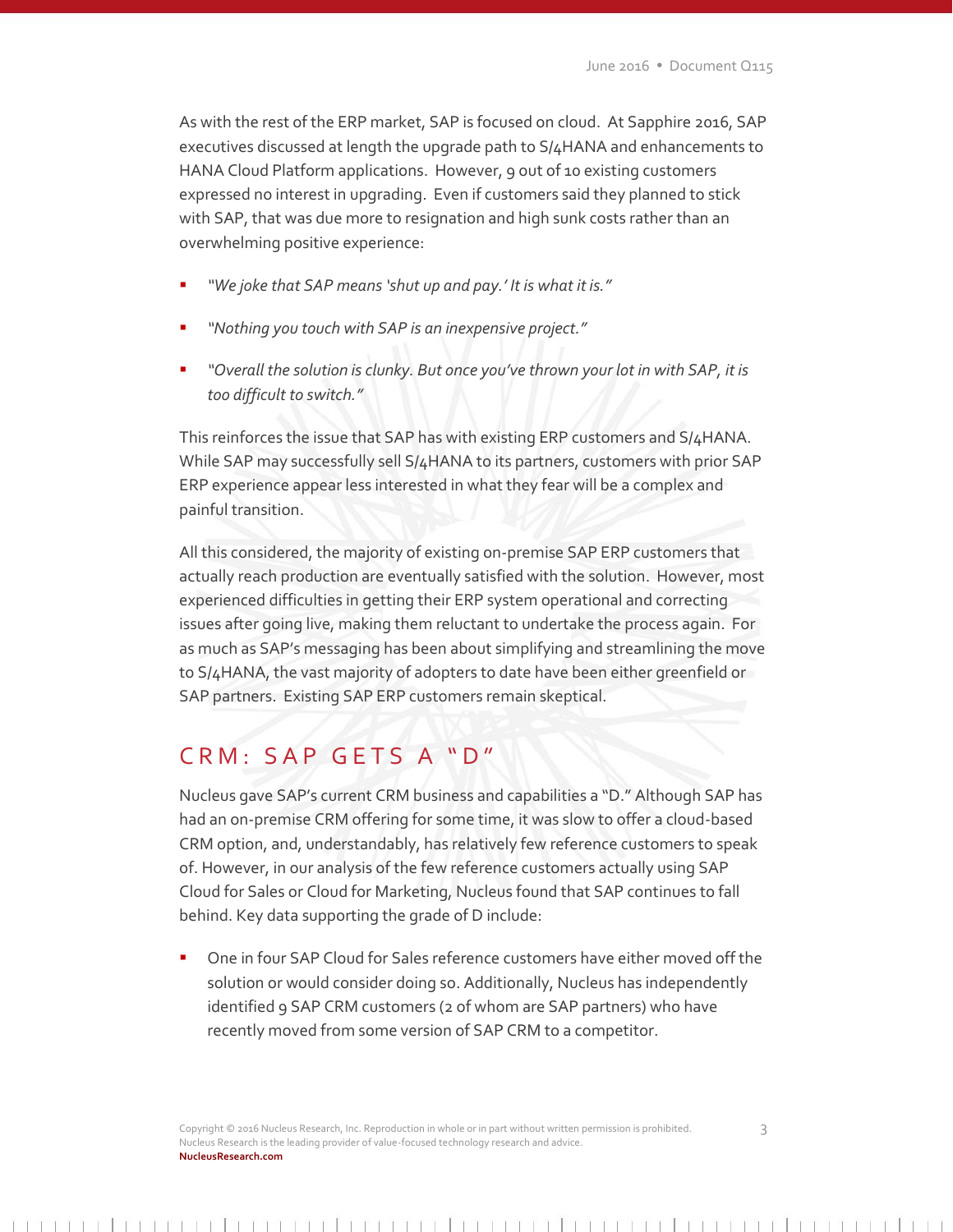- Roughly one-third of the reference contacts quoted by SAP are no longer at their companies.
- Of the last 80 CRM deals Nucleus has reviewed, only two companies considered SAP as a contender.
- No SAP CRM customer Nucleus analyzed had independently selected SAP for CRM without having an underlying SAP ERP investment.

Many of the SAP reference customers listed for CRM by SAP are not Cloud for Sales or Cloud for Marketing customers. SAP argues that they have many big new cloud deployments that simply aren't referenceable. This may be true, but may also be an indicator of what Nucleus has heard from customers: that deployments were long and unpredictable and many were still working to bring them to full production. Customers said:

- *"We tried and tried but just couldn't get it to work like we needed to."*
- *"We bought Hybris because we understood SAP was about to take them over and integrate them and we wanted strength of SAP support and it turned out they did same thing with Hybris as its other [products]. They use third parties to implement the software SAP is selling, meaning implementations go horribly poorly, cost more than they should, and have more kinks to work out."*

## SUPPLY CHAIN: SAP GETS A "D"

Nucleus analyzed the experiences of 15 companies currently using SAP supply chain tools and gave SAP a D grade for supply chain based on the challenges current customers face with either functionality, usability, or both – as well as the perceived future of SAP supply chain offerings. Key data supporting that grade include:

- Fewer than half of SAP supply chain customers planned to consider SAP for future supply chain purchases.
- Nucleus also analyzed 11 companies that either dropped or passed over SAP for its supply chain solutions in favor of best of breed. Those companies chose best of breed solutions to obtain a higher degree of functionality or usability from other vendors.
- Of the last 32 supply chain software deals Nucleus has reviewed, only five companies considered SAP on its list of possible vendors.

Copyright © 2016 Nucleus Research, Inc. Reproduction in whole or in part without written permission is prohibited. 4 Nucleus Research is the leading provider of value-focused technology research and advice. **NucleusResearch.com**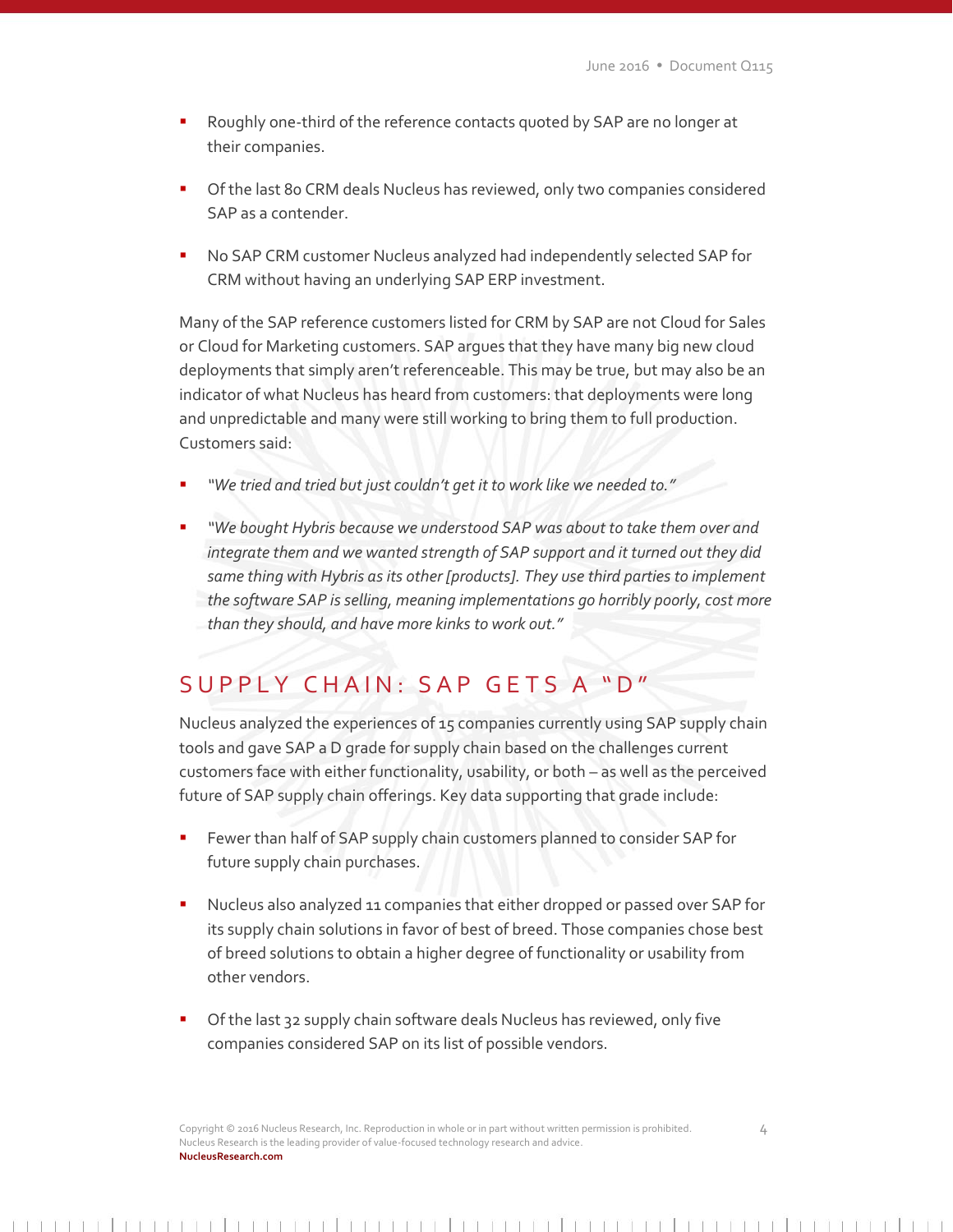Existing SAP supply chain customers said:

- *"I would not recommend SAP because of the lack of functionality. The underlying technology is inferior. There's no advantage to HANA as every vendor now has some sort of in-memory technology. And the value of the platform is overstated."*
- *"Now that data can be held in the cloud and not require you to be on the same software platform, I expect more separation from SAP."*
- *"If I was a startup, I would not use this [SAP]software."*
- *"A user has to be realistic about the complexity of implementation. It's not plug and play."*

Although supply chain managers rated the execution applications more highly than those for planning, users of SAP EIS and APO in particular complained about clunky interfaces, limitations on functionality, and lack of visualization for reporting. Although SAP is promoting a new cloud-based supply chain solution that runs on HANA, the vendor will face intense market competition from best-of-breed vendors who can counter with their own robust cloud solutions at a lower price. Given that SAP won supply chain deals in the era of on-premise software where the CIO wanted architectural uniformity, it will be hard pressed to secure new business in the cloud era, especially in companies where the chief supply chain officer has the final say over a purchase.

### A N A L Y T I C S : S A P G E T S A " C"

Nucleus gave SAP a C grade for its analytics applications because, while it does have a viable cloud solution, its on-premise solution still has a larger presence in the market and continues to drain its customers' resources. Nucleus found no public reference customers for SAP Cloud for Analytics, only limited details for BusinessObjects Cloud, which serves to only further muddy the picture on product direction for customers.

Of the 72 analytics customers that Nucleus has spoken to over the last eight months, none have been using the SAP Cloud for Analytics product, and only 4 of them have even considered SAP. This is because SAP is often overlooked, and taking into consideration these two customer reports on BusinessObjects, this is not surprising:

 *"I spend most of my time on just maintenance for SAP because it's just a really old application. I don't know why we have it."*

Copyright © 2016 Nucleus Research, Inc. Reproduction in whole or in part without written permission is prohibited. 5 Nucleus Research is the leading provider of value-focused technology research and advice. **NucleusResearch.com**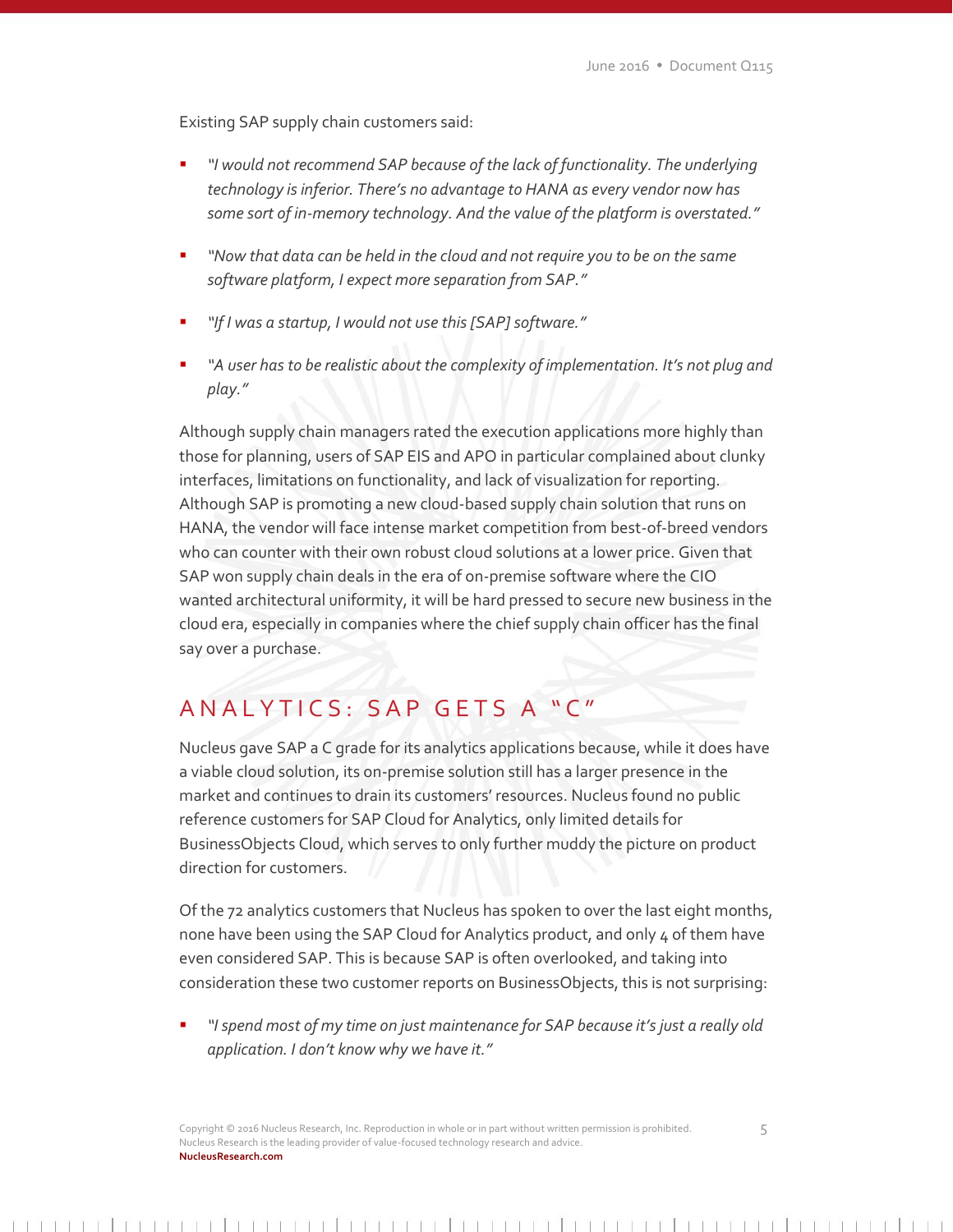*"We've spent the last few months transferring data from BusinessObjects to our new cloud CPM solution. It's taking much longer than we had budgeted for and we are not sure it will work still."*

SAP needs a better strategy to get its customers off of outdated on-premise BusinessObjects applications. Any customers still on BusinessObjects should be concerned about the ongoing use of the product because it is not sustainable and it drains resources that could be devoted elsewhere.

In October 2015, SAP announced a new Cloud for Analytics, which is able to leverage the inherent benefits of the cloud for ongoing benefits over time (Nucleus Research, *p185 – Ongoing benefits of SAP Cloud for Analytics*, October 2015). While SAP has this viable cloud analytics solution, the company has clearly not been successful in gaining traction in the market. As a result, we are giving SAP a C on its analytics solutions, balancing out the aging application that is BusinessObjects with the much more modern SAP Cloud for Analytics.

Moving forward, SAP can help its on-premise customers by providing them with an easier migration to the cloud. This will allow customers to move their data to a modern application that is more sustainable in the long term. Without the insights provided by more current analytics applications, customers will continue to fall into traps of time-consuming maintenance and ineffective data usage.

#### H C M : S A P G E T S A " D"

SAP continues to lack an all-in-one suite to cover the full spectrum of human capital management (HCM), relying on acquisitions for what little functionality it does offer its customers. For its core HCM functionality – attendance, benefit and payroll management – SAP relies on WorkForce Software and Kronos. For talent management functionality – performance management, employee development and retention strategy – SAP relies on SuccessFactors. While more value has been found in SAP's talent management software, it is less central to HCM functionality and is generally used only by larger companies willing to invest in employee development. Other data supporting the "D" grade include:

- **•** Of the last 30 HCM deals Nucleus has reviewed involving full HCM deployments, only seven employers considered SAP as a contender.
- Only one out of six users of SAP's core HCM solution would buy the solution again, if given the chance.

Copyright © 2016 Nucleus Research, Inc. Reproduction in whole or in part without written permission is prohibited. 6 Nucleus Research is the leading provider of value-focused technology research and advice. **NucleusResearch.com**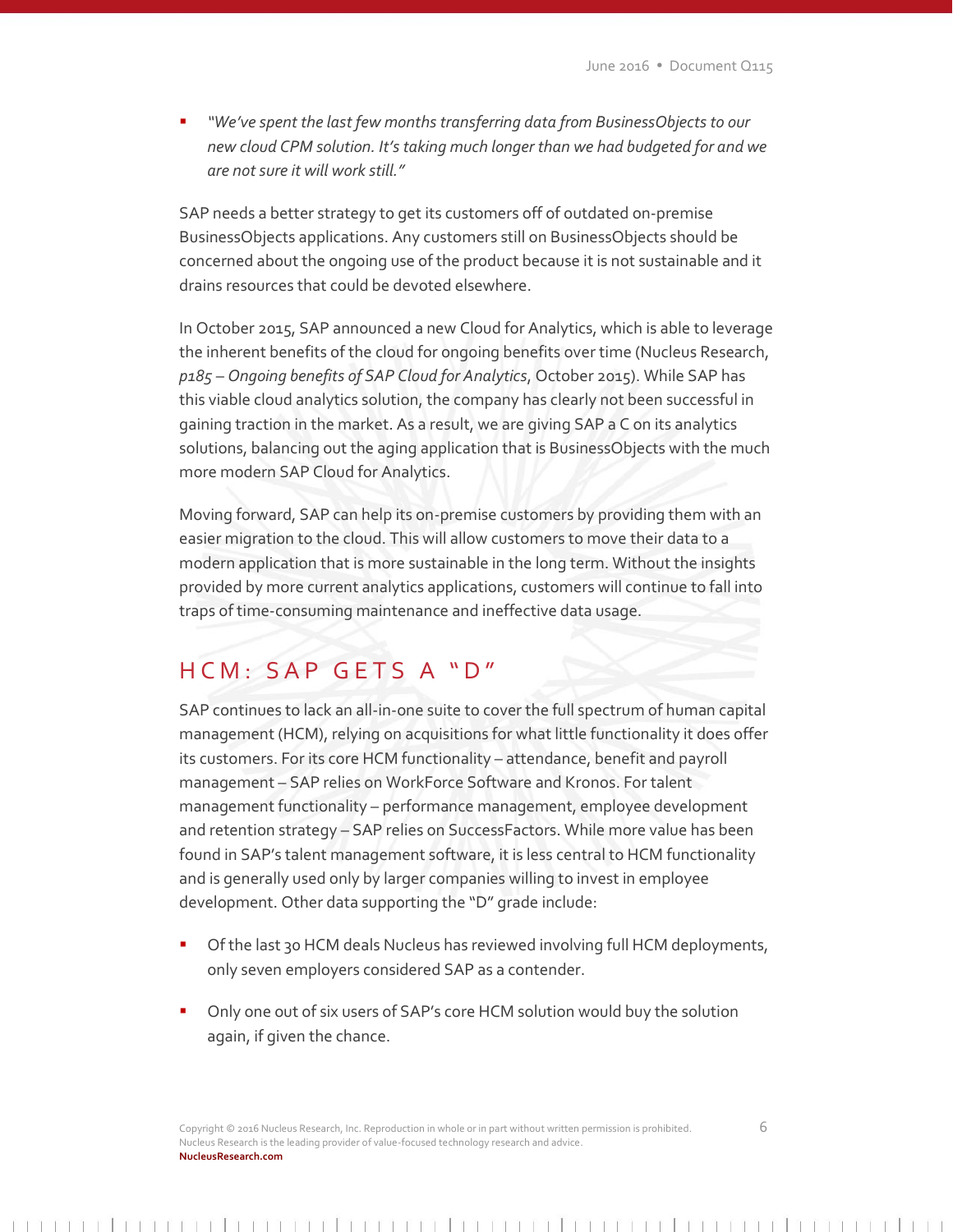Within companies who do deploy it, talent management only accounts for about 20 percent of HCM.

Although SAP's integrations are cloud-to-cloud and should be seamless to the user, most vendors are eliminating as much integration as possible. Customers have experienced the benefits of suite HCM, and are reluctant to subject themselves to the poor customer service and low usability that accompany overly interfaced solutions. When put up against native HCM solutions – such as the ones offered by Ultimate Software, Ceridian and ADP – non-native loses every time (Nucleus Research p97 – *Parsing SAP's Apparent Partnering Strategy for SuccessFactors,* June 2015). Customer feedback also supports this letter grade:

- *"Being with SAP can be like having several vendors under the auspices of one vendor. You're only really getting the one-suite experience if it's all in SF."*
- *"SAP SuccessFactors is a lot more technology management than expected. Sometimes SuccessFactors breaks something in their releases – for example, onboarding was down for over a month. We had to retain a configuration partner for fixes.*
- *"The customer support managers through SAP won't touch something that is complicated – like when something is broken – and instead they refer you to a partner, telling you to create a statement of work to get it fixed."*
- *"You might have a critical fix that needs to be addressed but if not many people in the community have the same issue, you won't be getting a fix anytime soon."*

## CONTENT AND COLLABORATION: SAP  $G$  E T S A N "F"

None of the SAP CRM and ERP customers Nucleus spoke with mentioned its collaboration tool, SAP Jam, when discussing the SAP products that they currently use. Given the fact that SAP does not have its own standalone enterprise content management (ECM) tool, the company currently has no ECM reference customers for Nucleus to contact. Nucleus gives SAP an "F" grade for its ECM offerings, based on a lack of organic ECM offerings that is marginally mitigated by the availability of SAP Jam.

On the ECM front, SAP has continued to deliver solely partnership-based functionality for its customers' content management needs. With partner OpenText's extended ECM for SAP Business Suite, for example, customers can

Copyright © 2016 Nucleus Research, Inc. Reproduction in whole or in part without written permission is prohibited. 7 Nucleus Research is the leading provider of value-focused technology research and advice. **NucleusResearch.com**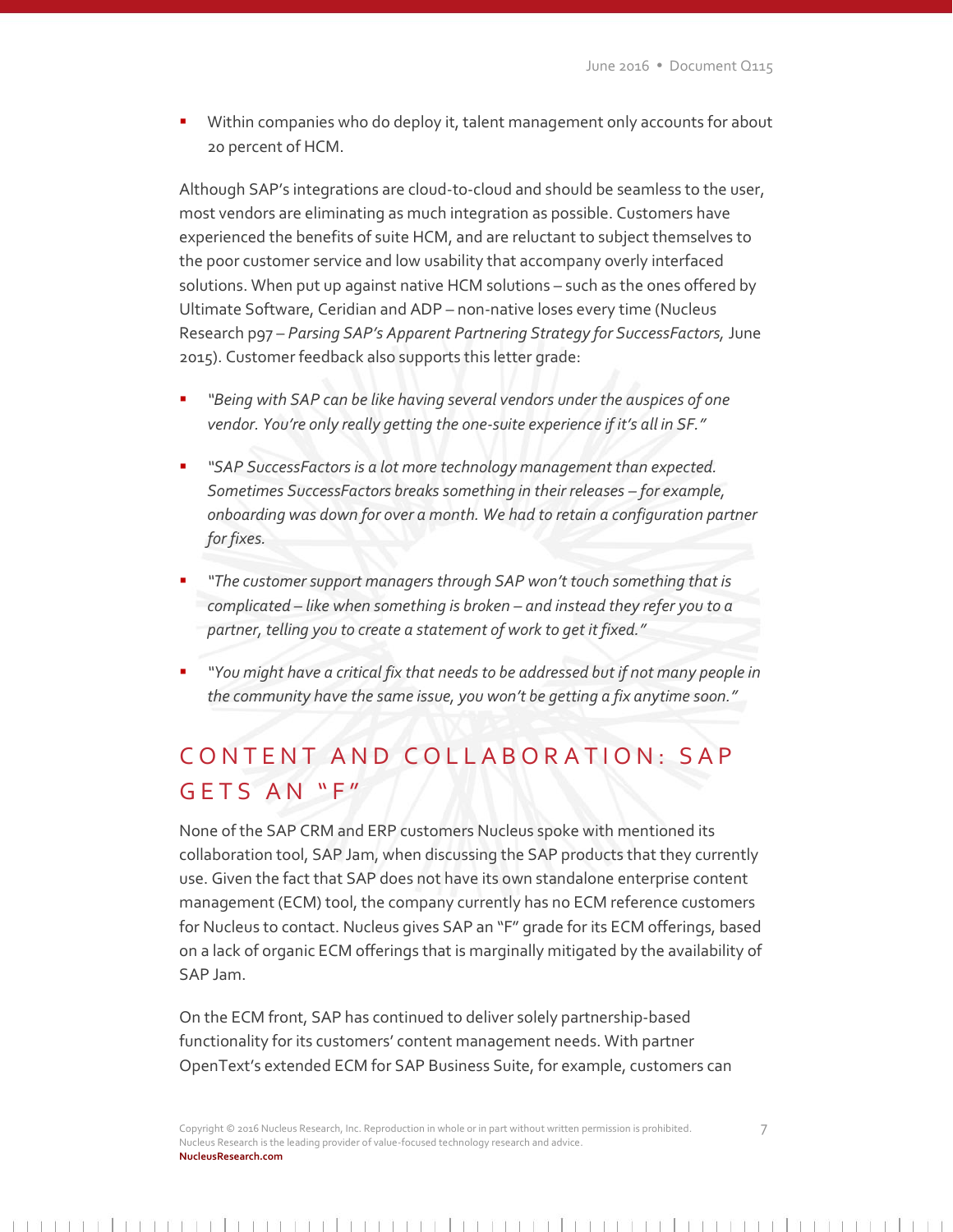leverage the integrations of SAP and OpenText products to manage content without leaving the SAP interface. Beyond the expanded functionality afforded by partners, SAP customers can also leverage OpenText's compliance-keeping products that require minimal IT involvement.

Worth noting is SAP's internal enterprise collaboration offering, SAP Jam. A product developed after the company's acquisition of SuccessFactors, Jam comes as part of SAP products. The application enables users to share video and documents with teams. With reported subscriber growth, Jam seems to be one of the only bright spots for collaboration at SAP. However, SAP has not continued to invest much capital and resources into this product, suggesting a complacency that modern users should be wary of. Beyond this boilerplate functionality, SAP has done little to entice customers seeking the tools to address the wide breadth of requirements expected of major ECM players.

With a heavy focus on partnerships to deliver ECM functionality needed by customers, SAP is essentially taking a back seat to ECM leaders. As it stands, any plans to organically develop content management capabilities of their own appear to be minimized in favor of other enterprise avenues. For all intents and purposes, SAP has let other companies take the reins of its ECM business. Therefore, despite offering SAP Jam for enterprise collaboration, SAP has virtually no presence in the ECM market and has not provided any indication of plans to improve its standing.

#### C O N C L U S I O N

As SAP stakes its future business on the success of HANA and its various cloud initiatives, there appears to be a disconnect between its marketing message and customer reality. One thing is clear: we could find no SAP customers that think of "SAP" and "simple" in the same sentence. Of these customers, six out of 10 wouldn't buy their same SAP solution again, nor do they find SAP's roadmap compelling enough to consider a future investment.

Although ERP customers may have achieved success with their existing SAP deployments, right now, 9 out of 10 are not looking to future investments in SAP's "run simple" future – largely because of the perceived risk and unpredictability of SAP and their own previous experience with both implementation and ongoing technical challenges. In addition, the market continues to evolve, and the lack of enthusiasm for S/4HANA may in part be due to an expectation that new solutions from other vendors are on the horizon.

Copyright © 2016 Nucleus Research, Inc. Reproduction in whole or in part without written permission is prohibited. 8 Nucleus Research is the leading provider of value-focused technology research and advice. **NucleusResearch.com**